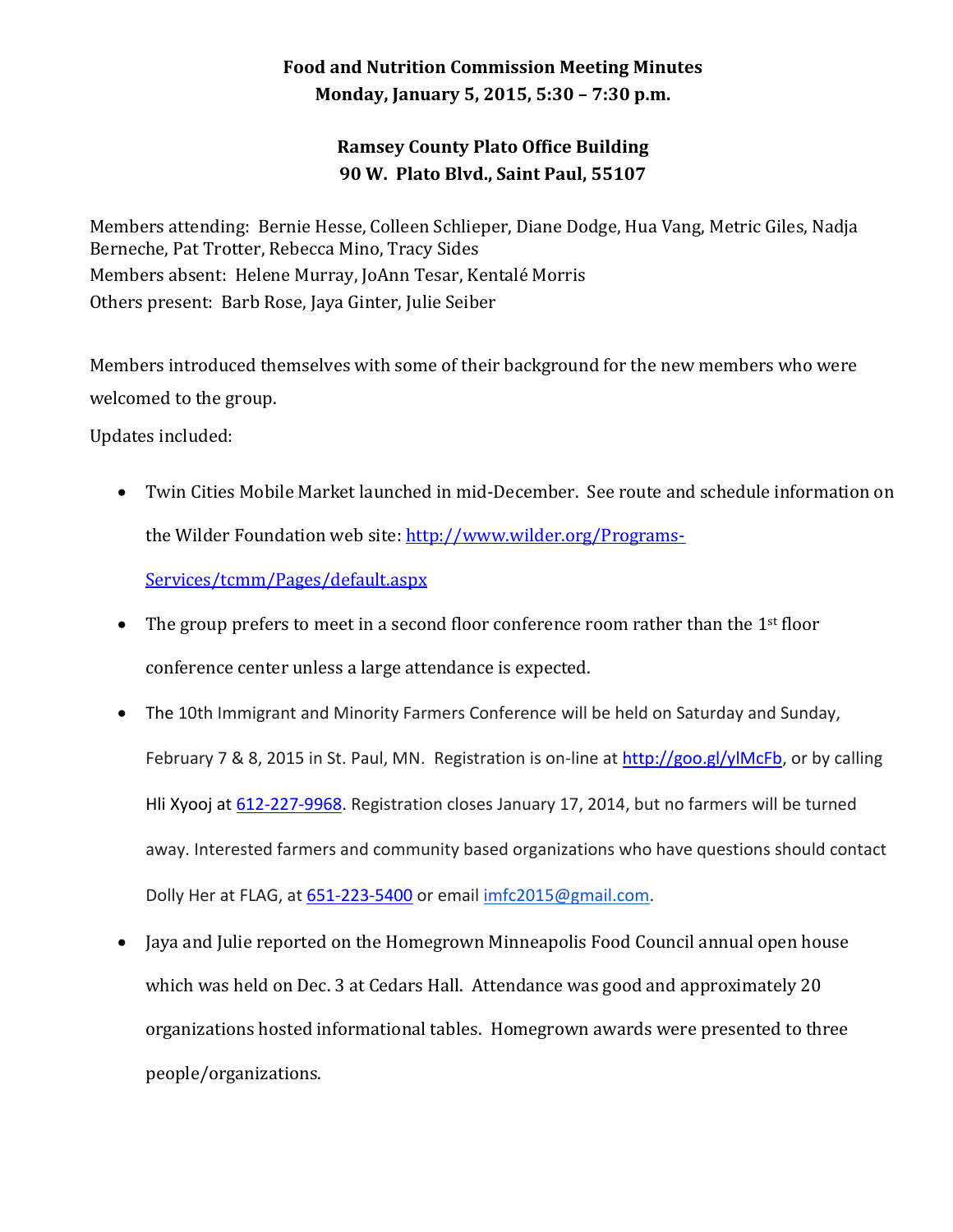- Diane Dodge said that Michael Cheney called her about urban agriculture legislation that the Council on Black Minnesotans is working on requiring agricultural development zones in comprehensive plans.
- Land Stewardship is supporting legislation for community gardens.
- Tracy Sides said that Urban Oasis will launch an incubator kitchen at the Latino Economic Development Center in March. They have free kitchen skills classes for east side residents starting soon.
- Tracy will be part of a Food Sovereignty delegation visiting Cuba later in January and will report on the trip when she returns.
- Nadja reported that Samantha Henningson is organizing a meeting with city staff.

Nadja led the group in a planning process. Issues were identified and prioritized with the following identified for work at the next several meetings/months:

- Land use issues: comprehensive plans, HRA leases, tax forfeiture properties, soil testing on publically owned sites, agricultural land use at County-owned park properties
- Follow-up and reporting on progress on issues identified in the 2012 Report: Food System Recommendations which can be found on this web page:

[http://www.co.ramsey.mn.us/NR/rdonlyres/FF344C71-0F59-41E3-A605-](http://www.co.ramsey.mn.us/NR/rdonlyres/FF344C71-0F59-41E3-A605-FE7348182CFA/28388/FNC_final_report_2012.pdf) FE7348182CFA/28388/FNC final report 2012.pdf

- Develop timeline of the FNC's work over the last 5 years.
- Seed libraries/seed sharing
- Pollinator task force recommendations for action
- Local roll-out of the Minnesota Food Charter

The meeting was adjourned at 7:30.